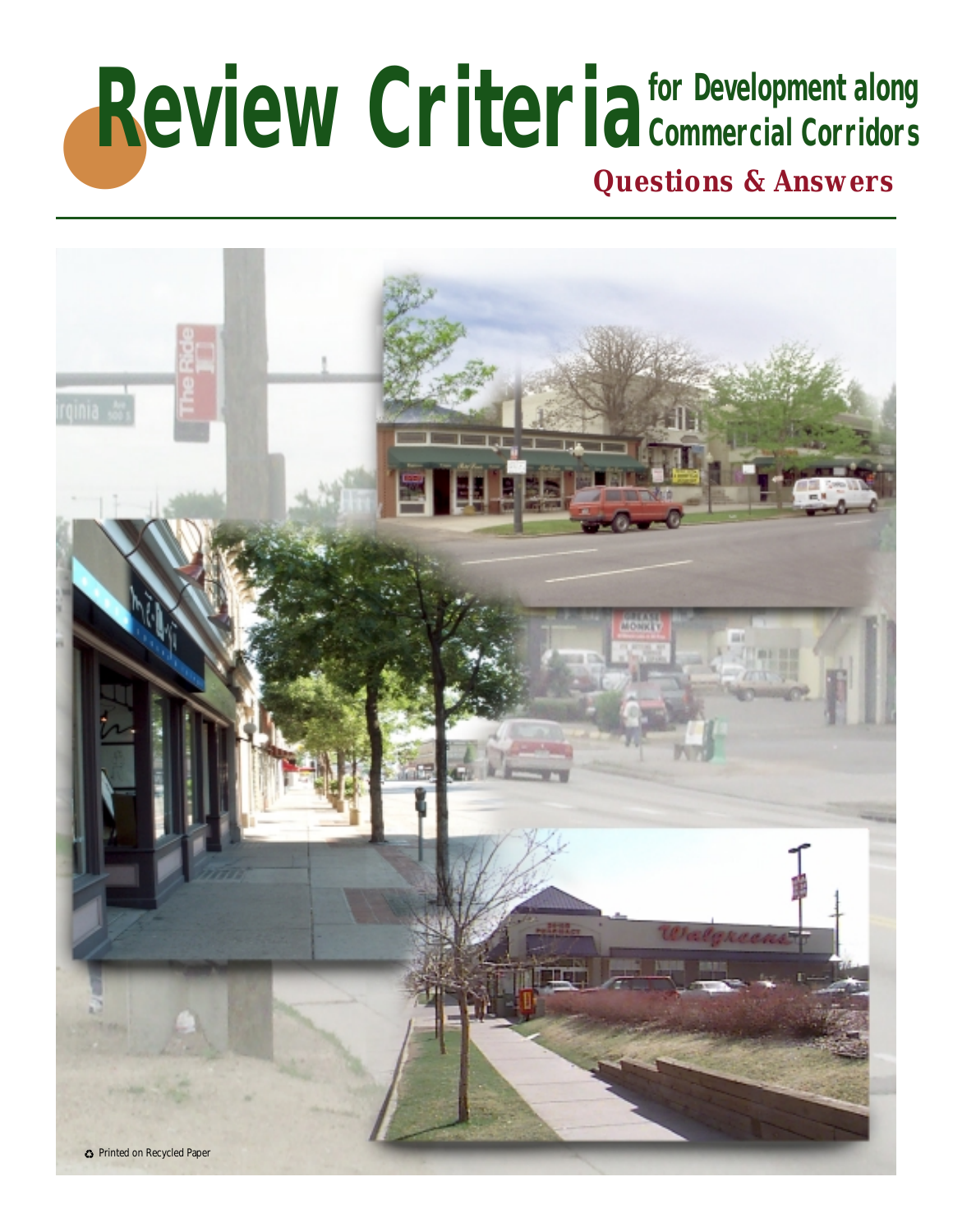## **What are Commercial Corridors?**

Commercial corridors are streets, avenues, parkways, and boulevards associated with commerce and having a primarily commercial character. Historically, many commercial corridors were pleasant, tree-lined streets with smaller scale neighborhood-oriented retail shops. However, current development practices emphasize automobile uses and access, which can be at odds with the City's goal of creating a transit-oriented, pedestrian-friendly, safe urban experience.Although development patterns have changed over time, it is still possible to protect and enhance the traditional pedestrian-friendly character of the corridors.

The corridors that are affected by these rules and regulations are Alameda Boulevard, Broadway Street, Colorado Boulevard, Colfax Avenue, Evans Avenue, Federal Boulevard, Hampden Avenue, Leetsdale Drive, Lincoln Street, Morrison Road, Santa Fe Drive, Speer Boulevard, Sheridan Boulevard, and University Boulevard.Additional corridors may be designated by Planning Board. Check with Zoning Administration for the most recent list.

## **Why are commercial corridors important?**

Commercial corridors provide many benefits to the city as a whole and to the individual neighborhoods they abut.The corridors serve as gateways into the city for visitors and residents and often establish a city's image.They provide service, shopping, dining, cultural and entertainment opportunities for residents of the region, city and adjacent neighborhoods. Corridors can either connect or separate residential neighborhoods, and they can add to a sense of community pride.Transportation options — whether walking, driving, or using mass transit — are a critical element of corridors.

#### **How can new development along corridors improve?**

To protect and enhance the beneficial qualities of corridors, the City and County of Denver Planning Board adopted additional rules and regulations for the review of development along commercial corridors. These rules and regulations are:

◗ be consistent with the standards and criteria established by the Denver Comprehensive Plan,



including any applicable adopted corridor, small area or neighborhood plan;

- ◗ be consistent with the City and County of Denver Streetscape Design Manual and streetscape design guidelines of applicable local improvement districts, e.g. pedestrian lights, detached sidewalks, and street trees;
- ◗ enhance each corridor's traditional streetoriented development patterns, setbacks, and build-to lines, provide a consistent edge to the public street and sidewalk space in order to provide pedestrian scale and access and to encourage pedestrian-oriented activity;
- ◗ provide visual interest and human scale through the use of prominent windows and operable entries at the street-facing facades, and through architectural variation, including form, materials, detail, and color;
- ◗ provide convenient pedestrian access from the public right-of-way to the project and utilize pedestrian-friendly site and building design;
- **•** minimize the presence of parking areas and parking structures along the corridor edge to limit the conflicts with desired pedestrian activity and negative visual and noise impacts of parked autos on the corridor and on adjacent residential areas through a combination of site planning, building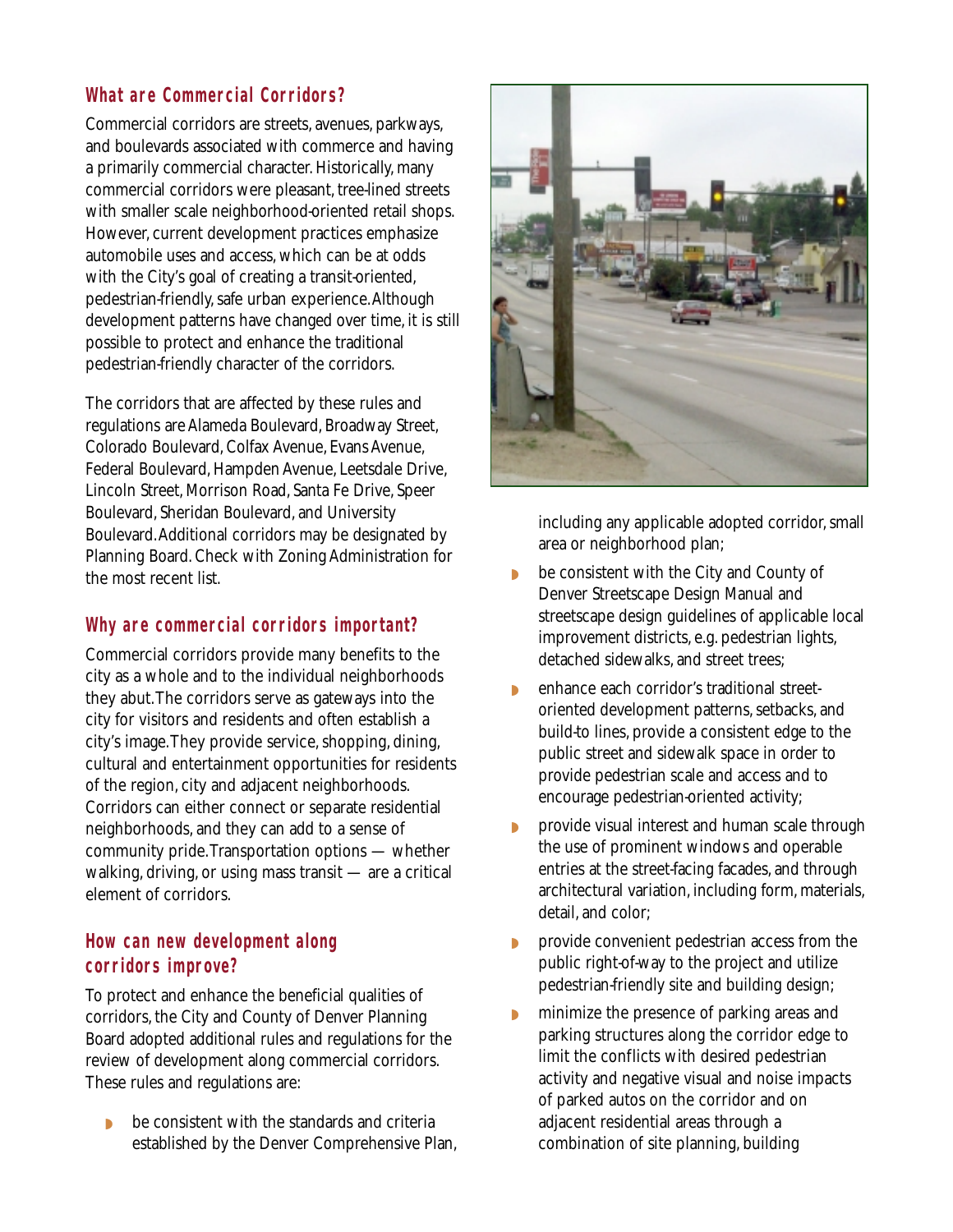placement, landscaping, masonry screening, fencing, and other effective buffering;

- ◗ use durable materials that complement Denver's tradition as a brick and masonry city;
- ◗ use appropriate lighting to enhance safety and security while minimizing glare and light pollution;
- ◗ incorporate signs that are readily visible to motorists and pedestrians and that are complementary to the character of the corridor and individual building architecture.

## **How will these regulations be applied?**

These regulations are a subset of the Planned Development/Planned Building Group (PD/PBG) review.This review process applies to all new development on zone lots greater than 10,000 square feet in commercial and residential zones. Industrial zones are reviewed under different regulations. For complete information about PD/PBG applications, contact Zoning Administration at 720-865-3000.

#### **Is this an additional layer of review?**

No.These are supplemental rules and regulations that are included in the existing process for development approval.

## **Do the criteria restrict what I can build?**

No, existing zoning still prevails.These guidelines address the site and building location and function, as well as improvements to the right of way and effects on adjacent properties.The building size, use, and number of parking spaces required are not affected. The location of these elements on the site may be affected by these rules and regulations.

## **A few last words**

Commercial corridor review will enhance the vibrancy of the city by encouraging pedestrian- and transit-friendly design.The Denver Comprehensive Plan 2000 sets forth an urban design vision that "Denver's residents will continue to take pleasure in and be well-served by their urban surroundings. Denver's high-quality urban design traditions will be sustained by the City's adoption of policies that address beauty, function, history, economic development and the future with equal vigor."